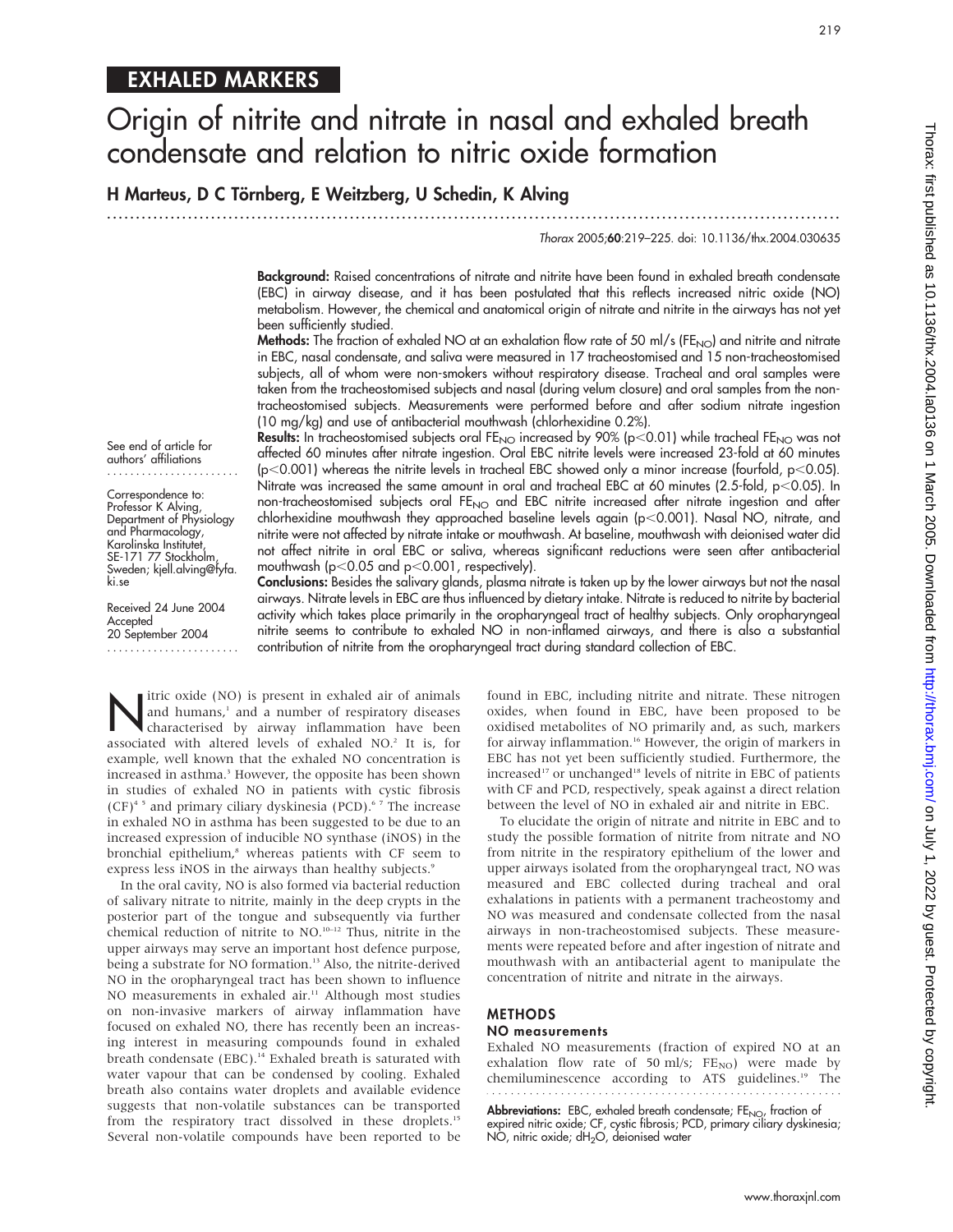subjects were asked to inhale NO-free air. After inhalation they immediately exhaled with a target flow rate of 50 ml/s against a resistance, giving rise to an oral or tracheal pressure of 8–15 cm  $H_2O$ , for a period of 6–10 seconds. The exhaled air was led into the Aerocrine NO System or Niox (Aerocrine AB, Solna, Sweden) for measurement of NO. Nasal NO was measured by aspirating air (5 ml/s) from one nostril during a breath hold period of at least 20 seconds and the NO plateau was registered (Niox). Ambient NO levels were below 10 ppb during nasal NO measurements.

#### Condensate collection

EBC was collected orally or from the tracheostomy (tracheal EBC) using a specifically designed condenser (EcoScreen; Jaeger, Würzburg, Germany). The subjects were asked to breathe at normal frequency and tidal volume while wearing a nose clip. To standardise the collection we used a spirometer with the total exhaled volume set to 20 litres (SpiroPro+; Jaeger, Wu¨rzburg, Germany) which took 2–3 minutes. The condenser tube was centrifuged for 1–2 minutes at 400g at  $+4^{\circ}$ C before aliquoting the condensate. To avoid nitrite/nitrate contamination and to improve the Teflon coating on the condenser tubes, we deposited a Teflon-like coating by means of plasma polymerisation on the existing coating (in-house method at Institute for Surface Chemistry, Stockholm, Sweden). The plasma treated condenser tubes were thoroughly cleaned between all condensate samplings in a slightly acidic desinfectant (Descogen; Jaeger) using ultrasound. The absence of contaminating nitrite/nitrate on condenser tube surfaces after this cleaning procedure was confirmed by rotating tubes end over end with 1 ml nitrate-free and nitrite-free deionised water  $(dH<sub>2</sub>O)$  for 15 minutes and then analysing the content of nitrate and nitrite. This resulted in nitrate concentrations of  $\leq$ 1  $\mu$ M and nitrite concentrations of  $<$ 0.2  $\mu$ M after cleaning of plasma treated condenser tubes (used in this study), which was not always the case in non-plasma treated condenser tubes after cleaning.

#### Nasal condensate collection

Nasal condensate collection was introduced as a new technique. The subjects were asked to hold their breath and to voluntarily close the velum for 30 seconds while an air<br>stream with a flow rate of 80 ml/s was led through the nose

| Patient<br>no                              | Age | Sex | Cannula       | <b>Disorder</b>                  | Study                  |
|--------------------------------------------|-----|-----|---------------|----------------------------------|------------------------|
| 1                                          | 65  | M   | Silver        | Scoliosis                        | <b>FE<sub>NO</sub></b> |
|                                            | 58  | F.  | Silicon       | Post-polio                       | FE <sub>NO</sub> /EBC  |
| $\begin{array}{c} 2 \\ 3 \\ 4 \end{array}$ | 48  | F   | Silicon       | Post-polio                       | FE <sub>NO</sub>       |
|                                            | 44  | M   | Silver/Shiley | Vocal cord palsy                 | FE <sub>NO</sub>       |
| 5                                          | 60  | M   | Shiley        | Post-stroke                      | <b>FE<sub>NO</sub></b> |
| 6                                          | 66  | F   | Silver        | Post-polio                       | FE <sub>NO</sub> /EBC  |
| $\overline{7}$                             | 54  | F   | Silicon       | Scoliosis                        | FE <sub>NO</sub> /EBC  |
| 8                                          | 66  | F   | Silver        | Scoliosis                        | FE <sub>NO</sub> /EBC  |
| 9                                          | 24  | M   | Shiley        | Post-encephalitis                | FE <sub>NO</sub> /EBC  |
| 10                                         | 67  | M   | Shiley        | Post-polio                       | FE <sub>NO</sub> /EBC  |
| 11                                         | 68  | M   | <b>PVC</b>    | Idiopathic scoliosis             | <b>EBC</b>             |
| 12                                         | 59  | M   | <b>PVC</b>    | Central sleep<br>apnoea syndrome | <b>EBC</b>             |
| 13                                         | 73  | F   | Silver        | Post-polio                       | <b>EBC</b>             |
| 14                                         | 69  | M   | Silver        | Post-polio                       | <b>EBC</b>             |
| 15                                         | 68  | F.  | Silver        | Post-polio                       | <b>EBC</b>             |
| 16                                         | 51  | M   | <b>PVC</b>    | Post-polio                       | <b>EBC</b>             |
| 17                                         | 35  | M   | Silicon       | Neuromuscular<br>scoliosis       | <b>EBC</b>             |



Figure 1 Effects of nitrate ingestion (10 mg/kg body weight at 0 min) on  $(A)$  FE<sub>NO</sub> values,  $(B)$  nitrite and  $(C)$  nitrate concentrations in oral (filled circles) and tracheal (open circles) exhaled breath condensates in<br>tracheostomised patients (n=10-13). \*\*p<0.01, \*\*\*p<0.001 tracheostomised patients (n =  $10-13$ ). \*\*p $<$ 0.01, \*\* compared with baseline (0 min; Wilcoxon test).

from one nostril to the other via the introduction of nasal olives and then into the condenser (EcoScreen). This was repeated six times in alternating directions. All condensate samples were immediately frozen and stored at  $-80^{\circ}$ C  $( $\leq$  weeks) for later analysis.$ 



Figure 2 Absolute increase in FE<sub>NO</sub>, nitrate, and nitrite in exhaled breath condensate during oral (open bars) and tracheal (filled bars) sampling 60 minutes after nitrate ingestion (10 mg/kg body weight) in tracheostomised subjects (n=10–13). \*p<0.05, \*\*p<0.01 (Wilcoxon test).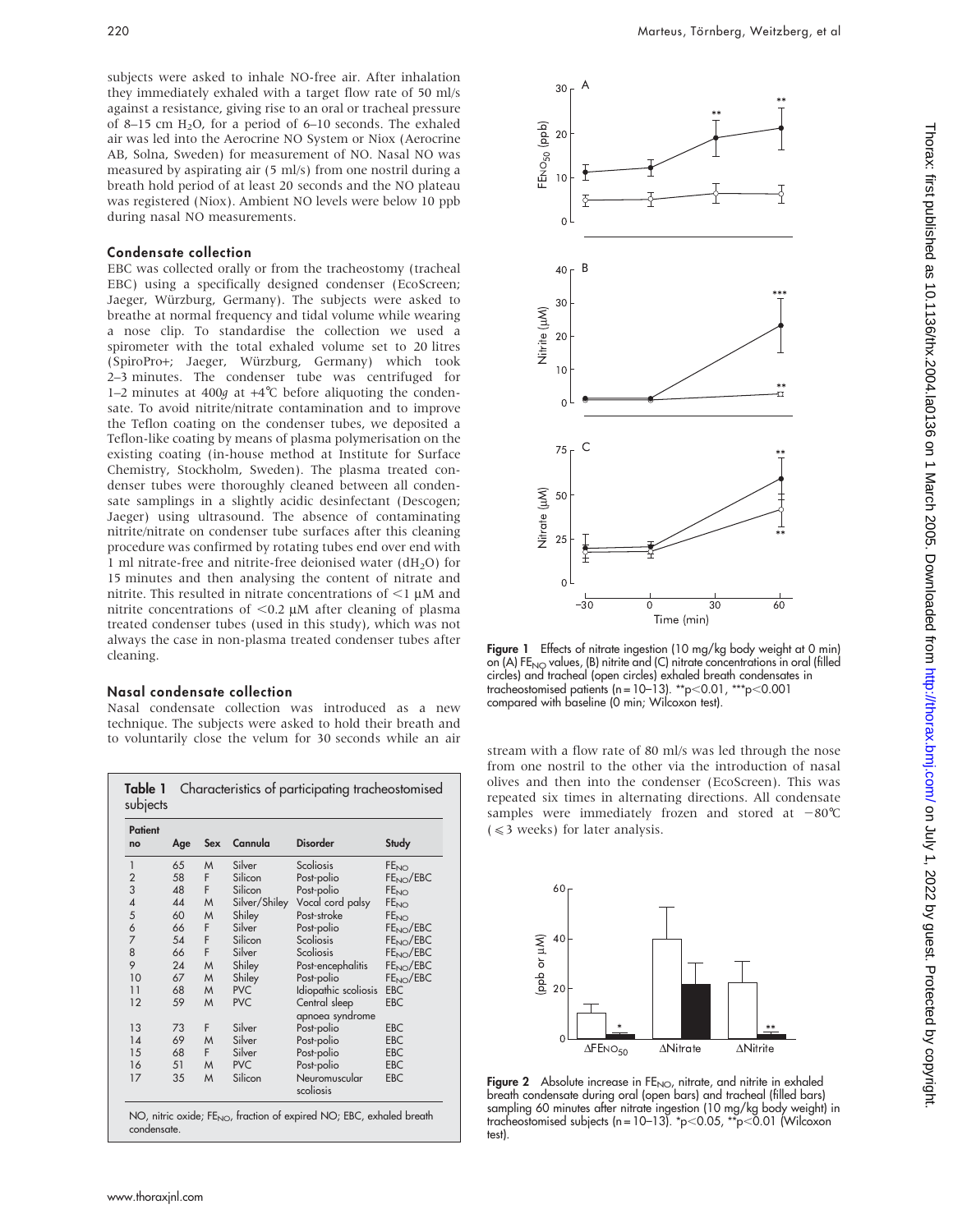Table 2 Baseline (fasting) values (mean of two consecutive measurements for each subject) for NO output (nl/min) and nitrate and nitrite in condensate and saliva (uM)

|                              | Gas                      | Condensate     | Saliva           |                |                |  |
|------------------------------|--------------------------|----------------|------------------|----------------|----------------|--|
|                              | NO output                | <b>Nitrate</b> | <b>Nitrite</b>   | <b>Nitrate</b> | <b>Nitrite</b> |  |
| Tracheostomised subjects     |                          |                |                  |                |                |  |
| Oral                         | 36.3(5.9)                | 19.3(3.4)      | 1.1(0.2)         | 606 (224)      | 91 (19)        |  |
| Tracheal                     | $17.6(4.2)$ **           | 19.5(3.4)      | $0.5(0.1)^{*}$   |                |                |  |
| Non-tracheostomised subjects |                          |                |                  |                |                |  |
| Oral                         | 53.2 (5.8) <sup>++</sup> | 20.0(3.6)      | $3.4(0.2)$ + + + | 1318 (226)++   | 252 (90)+      |  |
| Nasal                        | 285 (24)***              | 25.4(4.9)      | $2.1(0.4)^{*}$   |                |                |  |

p,0.05, p,0.01, p,0.001 compared with values in tracheostomised subjects (Mann-Whitney test).

#### Saliva collection

The subjects were asked to chew on a small piece of plastic for 1 minute and saliva (1–2 ml) was collected in a tube, centrifuged for 10 minutes at 400g at  $+4^{\circ}$ C and the supernatant was stored at  $-80^{\circ}$ C for later analysis.

#### Analyses

For analysis of nitrite/nitrate and amylase, commercially available kits were used: Nitrate/Nitrite Fluorometric Assay kit; Cayman Chemical Company, Ann Arbor, MI, USA (detection limit  $0.2 \mu M$ ) and EnzChek Amylase Assay Kit; Molecular Probes Inc, Eugene, OR, USA (detection limit 0.1 IU/l corresponding to 0.3 ng/l protein).

#### Subjects

A total of 17 subjects with a permanent tracheostomy attending the Respiratory Unit at Danderyd Hospital, a national center for tracheostomised patients in Sweden, were recruited for the first two studies (table 1). All patients had tracheal cannula systems allowing them to breathe either via the mouth with the tracheal cannula plugged or via the tracheostomy with the upper airway sealed off. Their respiratory failure was extrapulmonary and none of them had a pulmonary disease. However, in some of the patients the upper part of the trachea was colonised by bacteria such as Pseudomonas aeruginosa, Streptococcus pneumoniae, Staphylococcus aureus, Proteus mirabilis, Streptococcus (B, G) and/or Enterobacter cloacace. Fifteen healthy non-tracheostomised controls aged 24–44 years (seven men) were recruited for the third and fourth study. All subjects were non-smokers and had no history of allergy or chronic pulmonary disease. They did not have any ongoing respiratory infection.

The studies were approved by the local ethics committee and all subjects gave informed consent.

# Orally and tracheally exhaled NO in tracheostomised patients

Ten tracheostomised patients had fasted overnight and the experiments were performed in the morning. Baseline values of oral and tracheal  $FE_{NO}$  were measured using the Aerocrine NO system 30 minutes and immediately before sodium nitrate (10 mg/kg body weight dissolved in 150 ml  $dH_2O$ ) was ingested. This nitrate intake corresponds to approximately 200 g greenhouse lettuce in a 70 kg person.<sup>20</sup> The mouth was rinsed with tap water immediately after the nitrate intake. Measurements of  $FE_{NO}$  were then repeated at 30, 60 and 90 minutes after the nitrate load. Samples of saliva were taken at the same time points, directly after NO measurements.

#### Nitrate and nitrite in tracheal and oral EBC in tracheostomised patients

Thirteen tracheostomised patients had fasted overnight and, after two baseline collections  $(-30 \text{ and } 0 \text{ minutes})$ , all subjects ingested sodium nitrate as above and oral and tracheal EBC were collected 60 minutes thereafter.

# Orally exhaled and nasal NO, nitrate and nitrite in non-tracheostomised healthy subjects

Thirteen non-tracheostomised healthy subjects had fasted overnight and measurements of nasal NO and oral  $FE_{NO}$  were made and collection of oral EBC, nasal condensate, and saliva were performed before  $(-30$  and 0 minutes) and 60 minutes after a nitrate load as described above. Nasal NO and oral  $FE<sub>NO</sub>$  measurements were made using the Niox system and oral EBC and nasal condensate were collected as described above. At 65 minutes after nitrate ingestion, directly after the 60 minute sampling, the subjects were asked to rinse their mouths with an antibacterial mouthwash solution (25 ml 0.2% chlorhexidine diacetate with 0.01% menthol) for

|                              | Time (minutes) |             |               |                |                |  |  |
|------------------------------|----------------|-------------|---------------|----------------|----------------|--|--|
|                              | $-30$          | $\mathbf 0$ | 30            | 60             | Mouthwash      |  |  |
| Tracheostomised subjects     |                |             |               |                |                |  |  |
| Nitrite                      | 135 (33)       | 64 (12)     | 860 (244)**   | 1093 (220)**   | <b>ND</b>      |  |  |
| Nitrate                      | 407 (99)       | 806 (424)   | 7397 (1748)** | 9596 (1831)**  | <b>ND</b>      |  |  |
| Non-tracheostomised subjects |                |             |               |                |                |  |  |
| Nitrite                      | 150 (31)       | 236 (91)    | <b>ND</b>     | 1263 (282)**   | 353 (75)+++    |  |  |
| Nitrate                      | 1348 (228)     | 1288 (229)  | <b>ND</b>     | 10852 (1198)** | 10397 (1361)** |  |  |

Table 3 Salivary nitrite and nitrate concentrations (mM) before and after nitrate ingestion and 5 minutes after chlorhexidine

p,0.001 compared with before mouthwash (60 minutes).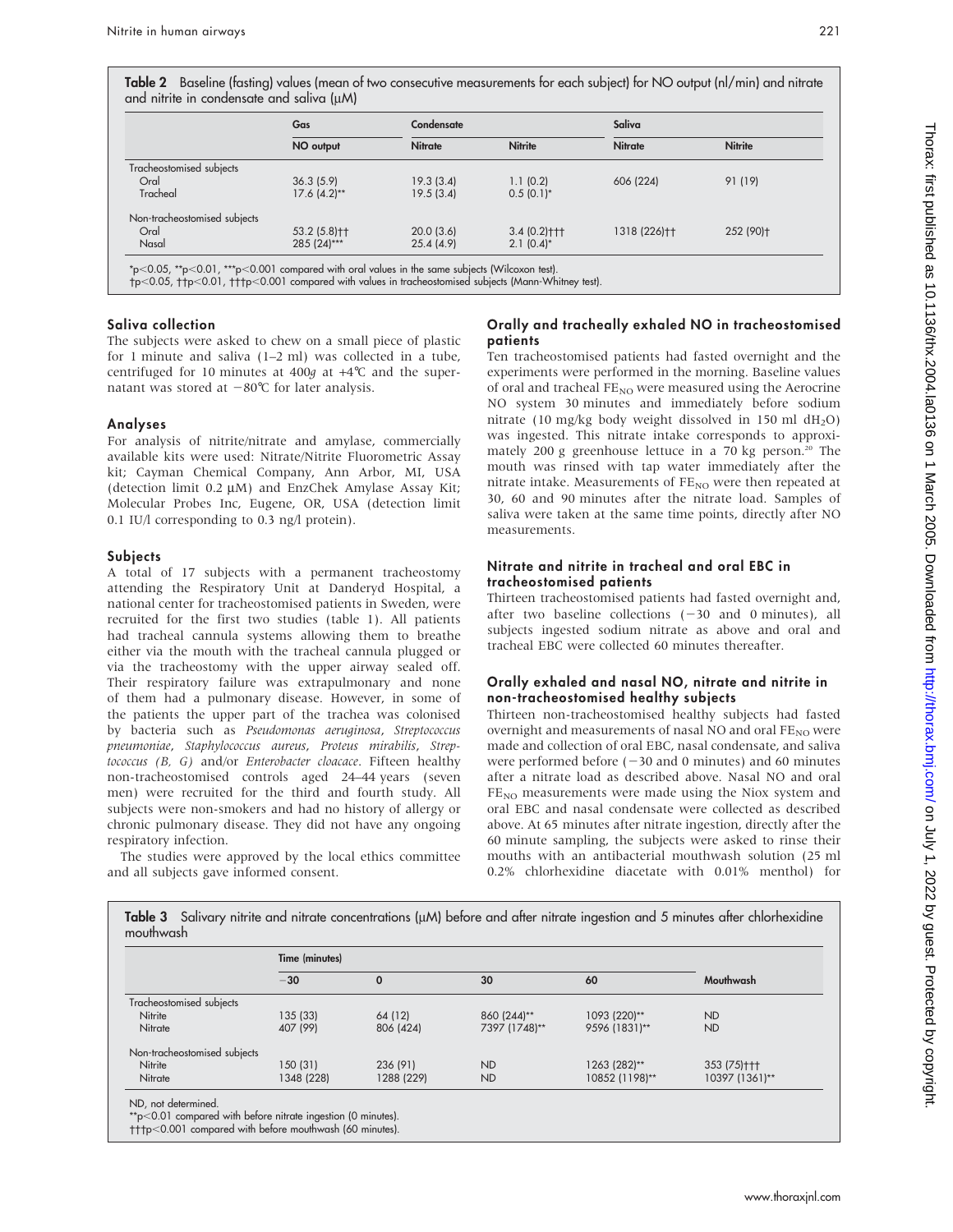|                 | Time (minutes) |           |           |           |
|-----------------|----------------|-----------|-----------|-----------|
|                 | $-30$          |           | 60        | Mouthwash |
| NO <sub>1</sub> | 905 (78)       | 952 (78)  | 897 (94)  | 960 (78)  |
| Nitrite         | 1.7(0.3)       | 1.8(0.3)  | 2.3(0.5)  | 3.3(0.8)  |
| Nitrate         | 21.5(4.8)      | 29.6(7.2) | 23.7(6.6) | 18.3(5.2) |

30 seconds and all measurements were repeated after 5 minutes.

#### Oral and salivary nitrate and nitrite after different mouthwash procedures

Oral EBC and saliva were collected from 15 healthy subjects before and 5 minutes after mouthwash with  $dH<sub>2</sub>O$  (25 ml) for 30 seconds, and subsequently 5 minutes after mouthwash with chlorhexidine as described above.

#### Statistical analysis

NO output was calculated as: [NO] (ppb or nl)  $\times$  V<sup></sup> (l/min) = nl/min. This was done to enable comparison between nasal and lower airway NO production. Baseline values for NO output and nitrite and nitrate in EBC and saliva were calculated as the mean of two repeated samples  $(-30 \text{ and } 20)$ 0 minutes). All results are presented as mean (SE). The Mann-Whitney test, the Wilcoxon signed rank test, and the Spearman rank correlation test were used as indicated. If there were more than two repeated measures, a significant Friedman test was a prerequisite before further testing with Wilcoxon. All calculations were made using the Prism software Version 4 (Graphpad Software Inc, San Diego, CA, USA).

#### RESULTS

#### Oral v tracheal comparisons in tracheostomised subjects

At baseline, mean NO output was approximately twice as high during oral exhalation as during tracheal exhalation (table 2). After nitrate ingestion, oral  $FE_{NO}$  increased steadily to a maximum at 60 minutes (fig 1A). NO output had then increased by almost 90% compared with baseline levels. At 90 minutes oral  $FE_{NO}$  had started to return to baseline levels (17 (2.8) ppb at 90 minutes) but was still significantly increased ( $p$ <0.05, Wilcoxon test). No significant change in the amount of NO exhaled from the tracheostomy was seen during the total observation period of 90 minutes after nitrate ingestion. The nitrate concentration in the saliva showed a maximal 12-fold increase at 60 minutes (table 3) and the nitrite concentration showed a maximal 18-fold

| between changes in salivary nitrite versus<br>changes in nitrite in oral EBC and FE <sub>NO</sub> after<br>nitrate ingestion and after chlorhexidine<br>mouthwash | <b>Table 5</b> Correlation coefficients for relations |  |  |
|-------------------------------------------------------------------------------------------------------------------------------------------------------------------|-------------------------------------------------------|--|--|
|                                                                                                                                                                   | Nitrite saliva                                        |  |  |
| $\Lambda$ baseline-60 min                                                                                                                                         |                                                       |  |  |
| Nitrite oral EBC                                                                                                                                                  | $r = 0.7273**$                                        |  |  |
| FE <sub>NO</sub>                                                                                                                                                  | $r = 0.7972**$                                        |  |  |
| $\wedge$ 60 min-mouthwash                                                                                                                                         |                                                       |  |  |
|                                                                                                                                                                   |                                                       |  |  |
| Nitrite oral EBC                                                                                                                                                  | $r = 0.6264*$                                         |  |  |

increase at 90 minutes (1167 (289)  $\mu$ M) after nitrate ingestion. The condensate yield was  $18$  (1)  $\mu$ l/l exhaled air during oral condensate sampling (not different from non-tracheostomised subjects, see below) and  $14$  (1)  $\mu$ l/l during tracheal sampling ( $p<0.05$ , Wilcoxon test). Baseline nitrate concentrations were similar in oral and tracheal EBC, whereas nitrite concentrations were approximately twice as high in oral EBC as in tracheal EBC (table 2). At 60 minutes the nitrate concentration had increased in both oral and tracheal EBC by 284% and 214%, respectively (fig 1C). The absolute increase in nitrate was of a similar magnitude in oral and tracheal EBC (fig 2). There was a 23-fold increase in nitrite concentration in oral EBC 60 minutes after the nitrate load and a fourfold increase in tracheal EBC at the same time point (fig 1B). The absolute increase in  $FE_{NO}$  was fivefold higher and the increase in EBC nitrite was 12-fold higher during oral exhalation compared with tracheal exhalation (fig 2). Interestingly, salivary levels of nitrate and nitrite as well as nitrite in oral EBC and NO output were all significantly lower in tracheostomised subjects than in nontracheostomised subjects (table 2). All these differences had disappeared 60 minutes after nitrate ingestion.

#### Oral v nasal comparisons in non-tracheostomised subjects

Baseline mean NO output was approximately fivefold higher in the nasal airways than in the lower airways (table 2). Oral FE<sub>NO</sub> increased as expected after the nitrate load (from 17.7 (1.9) ppb at 0 minutes to  $26.7$  (2.5) ppb at 60 minutes; p<0.001, Wilcoxon). However, nasal NO levels were not affected by nitrate ingestion (table 4). Nitrite in saliva showed an expected ninefold increase 60 minutes after nitrate ingestion (table 3). Nasal condensate yield was 26 (1)  $\mu$ l/l air which was significantly higher than for oral EBC (18 (1)  $\mu$ l/l; p<0.01, Wilcoxon test). Baseline levels of nitrate were similar in nasal condensate and oral EBC, whereas the mean nitrite concentration was 60% higher in oral EBC than in nasal condensate (table 2). After nitrate ingestion there was a fivefold increase in nitrite concentration in oral EBC at 60 minutes (from 3.5 (0.7)  $\mu$ M at 0 minutes to 17.8 (3.4)  $\mu$ M at 60 minutes;  $p<0.001$ , Wilcoxon test), similar to findings in the tracheostomised subjects (see above). However, nitrate and nitrite concentrations in nasal condensate did not change after the nitrate load (table 4). The increase in  $FE<sub>NO</sub>$  and the increase in nitrite concentration in oral EBC both correlated with the increase in salivary nitrite levels (table 5).

#### Evaluation of antibacterial mouthwash

Mouthwash with deionised water did not change the levels of nitrate or nitrite in saliva or oral EBC (table 6). In contrast, chlorhexidine mouthwash significantly reduced nitrite levels in saliva and oral EBC while nitrate levels remained unaffected. Sixty minutes after a nitrate load, antibacterial mouthwash reduced oral  $FE_{NO}$  in all subjects (mean reduction 20%; fig 3A) but it was still higher than baseline, whereas nitrite levels in oral EBC were restored to baseline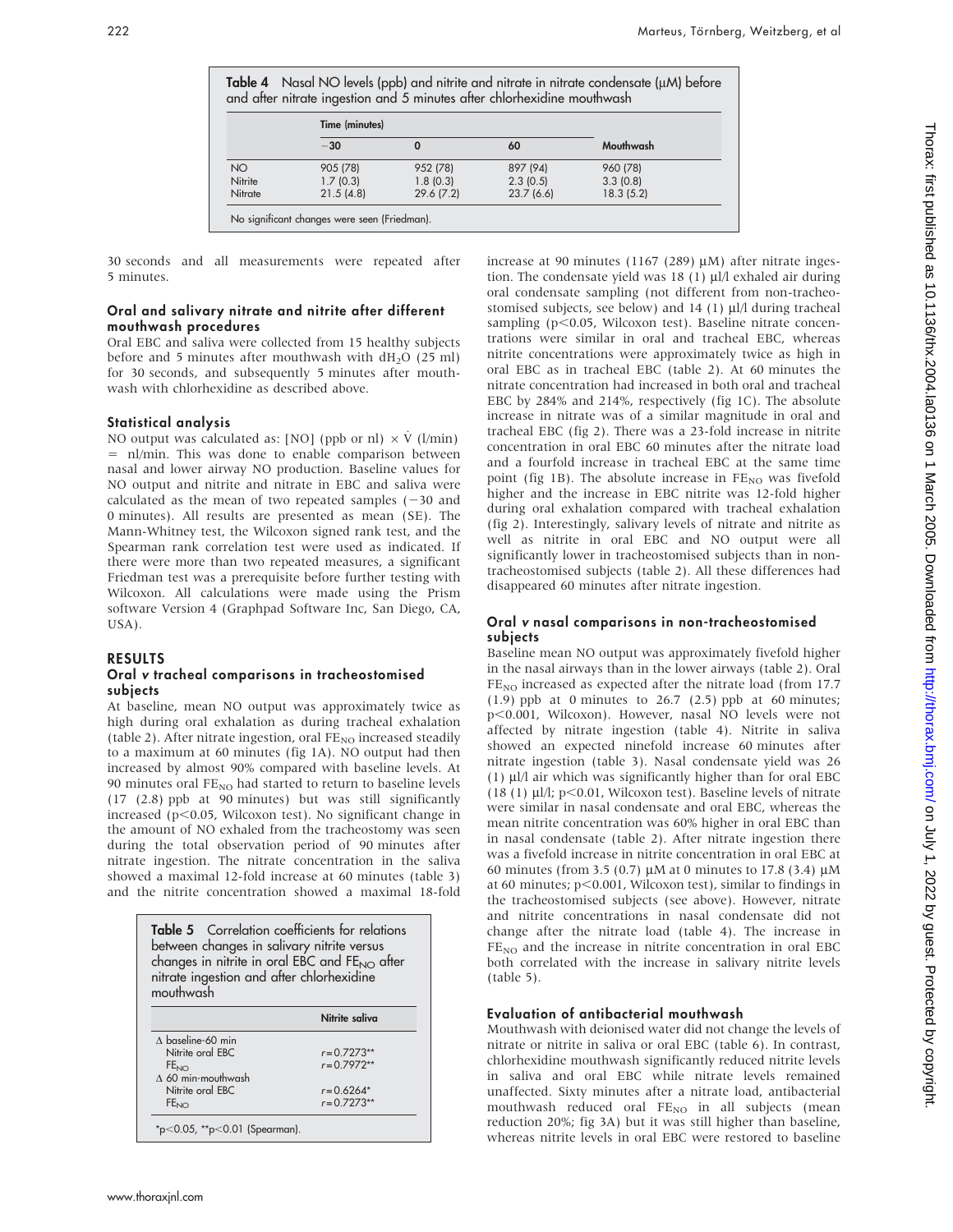

Figure 3 Effect of antibacterial mouthwash (chlorhexidine 0.2%) given 60 minutes after nitrate ingestion on (A) oral FE<sub>NO</sub> values and (B) oral EBC nitrite levels in non-tracheostomised subjects (n = 13). \*\*\*p<0.001  $\check{\mathsf{v}}$  before mouthwash (Wilcoxon test).

levels by the mouthwash (mean reduction 81%; fig 3B). Nitrate levels in EBC were not affected by chlorhexidine (not shown). The reduction in  $FE_{NO}$  and nitrite levels in oral EBC by chlorhexidine both correlated with the reduction in salivary nitrite levels (table 5). Amylase activity was not detected in any of the condensate samples from either tracheostomised or non-tracheostomised subjects, whereas high amylase activity was noted in saliva samples  $($  > 5000 IU/l).

# **DISCUSSION**

We have confirmed that orally exhaled NO is only partly derived from the airways below the upper trachea in respiratory healthy subjects, and that there is a significant contribution of NO from the oropharynx formed via the reduction of nitrite in saliva. We have been able to extend the knowledge on nitrite derived NO formation in the airways by sampling from the lower or nasal airways, isolated from the oropharyngeal tract, before and after ingestion of nitrate. Furthermore, we have studied the possible oropharyngeal contribution of nitrite and nitrate in oral EBC using a standard technique.

After ingestion, nitrate is rapidly absorbed in the gastrointestinal tract and the plasma concentration increases.<sup>10 21</sup> Nitrate is then actively taken up by the salivary glands in a plasma concentration dependent way and salivary nitrate concentrations increase also.<sup>10</sup> In the oral cavity facultative anaerobic bacteria in the deep crypts of the base of the tongue reduce nitrate to nitrite in the course of respiration and, thus, salivary nitrite levels are also increased.<sup>10-12</sup> Some of this nitrite is reduced to NO in the oral cavity which contributes to levels of NO measured in exhaled breath.<sup>11 21</sup> Our data indicate that nitrate is also taken up directly from the circulation by the lower airways since nitrate concentrations were increased in the tracheal EBC of our tracheostomised subjects 1 hour after nitrate ingestion. The increase in the lower airways may be explained by passive diffusion from plasma. This would be in line with previous studies in which

the distribution volume for nitrate was found to be large (approximately 30% of body weight).22 23

Experiments with radioactively labelled nitrate have shown that a substantial part of the ingested radioactive nitrogen cannot be recovered in faeces or urine.<sup>23</sup> One explanation is that the lost nitrate undergoes metabolism to gaseous products and is exhaled in the breath as, for example, NO.<sup>11</sup> We show here that some of the ingested nitrate is excreted in the respiratory tract also by aerosolisation of airway epithelial lining fluid and saliva. Interestingly, the airway mucosal uptake of nitrate from plasma seems to be restricted to the lower airways since nitrate levels in nasal condensate were not affected by a nitrate load.

We did not see a change in nitrite concentration in nasal condensate after nitrate ingestion, which indicates that we did not have any contamination from the pharynx during nasal condensate collection with our method. Others have collected breath condensate from the nose during normal tidal breathing<sup>24</sup> but, if such a method is used, the origin of the collected fluid will be a mixture of the lower airways, pharynx, and the nasal airways.

Although nitrite levels in nasal condensate were unchanged, we found a significant increase in the nitrite concentration in tracheal condensate after the nitrate load. This increase may not rely on passive diffusion from the circulation since the plasma nitrite concentration is usually very low and is not readily increased to high concentrations by nitrate ingestion. It is well known that nitrite is rapidly oxidised to nitrate in the presence of oxyhaemoglobin. Instead, the increase in lower airway nitrite may be due to xanthine oxidase activity in the pulmonary epithelium<sup>25 26</sup> or bacterial activity in the trachea of tracheostomised subjects. Patients with a permanent tracheal cannula are often colonised by bacteria<sup>27</sup> such as Pseudomonas aeruginosa, both in the trachea and in biofilm formation on the cannula tube.<sup>28</sup> P aeruginosa is capable of reducing nitrate to nitrite both under anaerobic and aerobic conditions.<sup>29</sup> Thus, bacterial activity could be a reason for the increased nitrite

| Table 6 Levels of nitrite and nitrate ( $\mu$ M) in oral EBC and saliva before and after<br>mouthwash with deionised water and chlorhexidine |                 |                   |               |  |  |  |
|----------------------------------------------------------------------------------------------------------------------------------------------|-----------------|-------------------|---------------|--|--|--|
|                                                                                                                                              | <b>Baseline</b> | dH <sub>2</sub> O | Chlorhexidine |  |  |  |
| Exhaled breath condensate                                                                                                                    |                 |                   |               |  |  |  |
| Nitrite                                                                                                                                      | 2.8(0.5)        | 3.0(0.9)          | $2.0(0.4)$ *  |  |  |  |
| Nitrate                                                                                                                                      | 24.9(5.1)       | 28.7 (4.9)        | 29.6(8.6)     |  |  |  |
| Saliva                                                                                                                                       |                 |                   |               |  |  |  |
| Nitrite                                                                                                                                      | 182 (34)        | 140 (26)          | 79.3 (17)***  |  |  |  |
| Nitrate                                                                                                                                      | 415 (82)        | 367 (77)          | 429 (84)      |  |  |  |

 $*p<0.05$ ,  $***p<0.001$  compared with after deionised water (Wilcoxon test).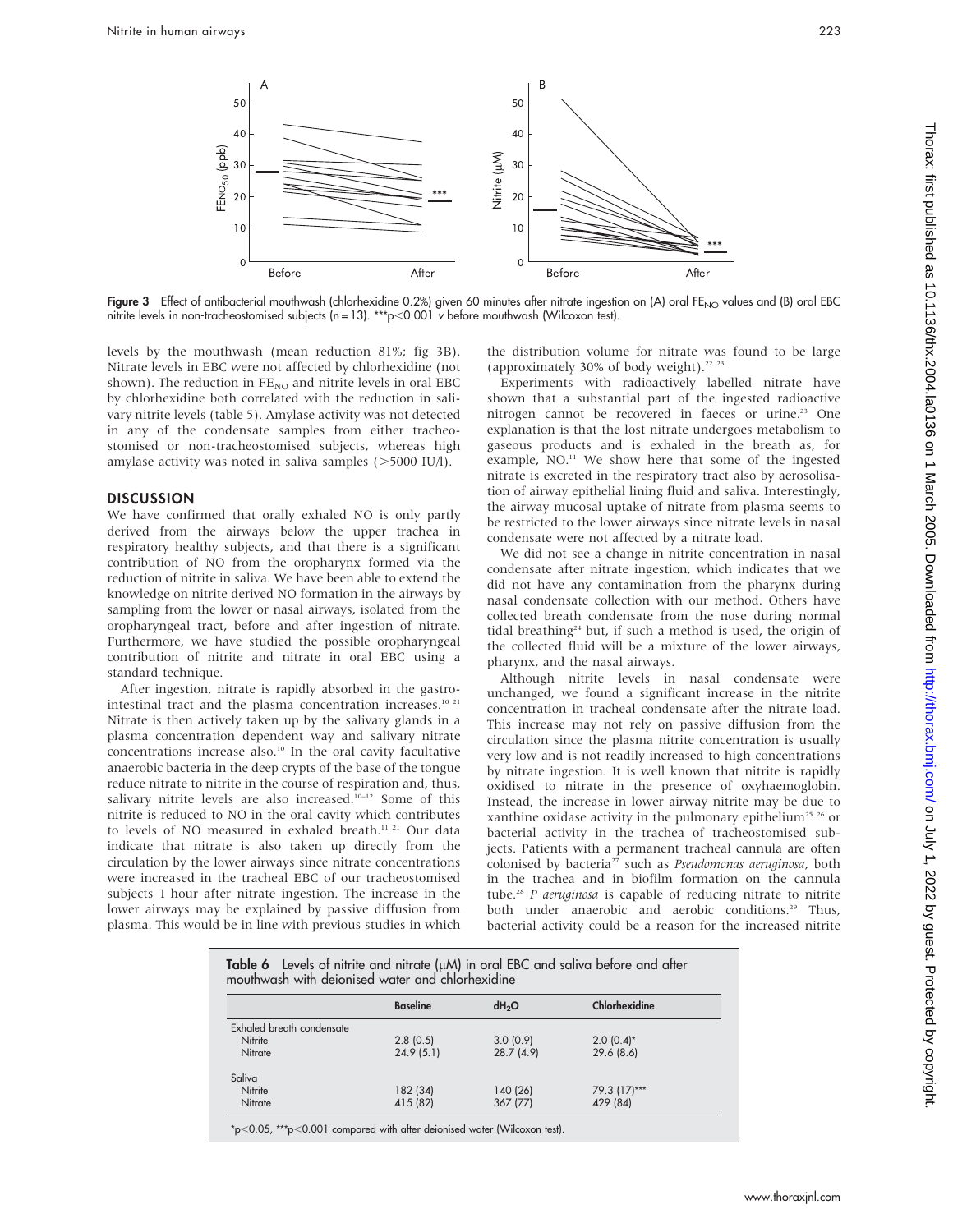concentration seen in tracheal EBC in our tracheostomised subjects. However, no relation between the presence of P aeruginosa (or any of the other bacteria detected in our sample of tracheostomised subjects) and the level of nitrite or nitrate in tracheal EBC could be found. Interestingly, the tracheostomised subjects had lower baseline levels of nitrite and nitrate in saliva, nitrite in oral EBC, and exhaled NO than non-tracheostomised subjects. These differences could be due to the lower nitrate content in saliva, indicating an altered saliva production or nitrate uptake in the tracheostomised subjects or, alternatively, an altered bacterial activity in the oropharyngeal tract. If this is due to the tracheostomy, the higher age in this group or other causes is not known.

In this study we have shown that changes in salivary nitrite levels correlate with changes in exhaled NO and nitrite in oral EBC, both after nitrate ingestion and chlorhexidine mouthwash. Thus, nitrite in saliva is an important contaminant for EBC collections as well as for exhaled NO measurements.11 21 Indeed, the maximal oropharyngeal influence on EBC nitrite levels is of much greater magnitude than that on exhaled NO. A reduction of nitrite in saliva and oral EBC was seen after mouthwash with chlorhexidine but not with deionised water, similar to earlier findings for exhaled NO.<sup>11</sup> Nitrate levels were not affected by chlorhexidine which is a potent antibacterial agent with well documented effects in the oral cavity.<sup>30</sup> Together these data clearly indicate that nitrite formation in the saliva—and thus the levels found in oral EBC—are dependent on bacterial activity in the oropharyngeal tract. Several groups have reported that the nitrite and/or nitrate concentration in EBC is increased in airway diseases, particularly asthma and CF,16 17 31–34 and the general postulate has been that the measured levels of nitrite and nitrate are oxidation products of NO. Our results show that both nitrite and nitrate levels in the lower airways can also increase after nitrate ingestion, and an antibacterial mouthwash reduces the presence of nitrite in EBC. Thus, nitrite in EBC may primarily be a marker of oropharyngeal bacterial activity and not a marker of NO formation and airway inflammation. However, in pneumonia induced acute lung injury, nitrite formation also seems to increase in the lower airways below the tracheal tube,<sup>35</sup> but these conditions are rarely connected with increases in exhaled NO indicating that this nitrite is also of bacterial origin. After cigarette smoking (tobacco smoke contains high amounts of NO) only nitrate and not nitrite seems to be increased in EBC.36 37 Although these studies indicate that nitrate in EBC may be related to the presence of NO, further studies are needed to elucidate the relation between the formation of NO, nitrite, and nitrate in the lower airways in health and disease where nitrite and nitrate should be analysed and reported separately.

It has been suggested that NO formation from nitrite in the lower airways could contribute to exhaled NO levels in acute inflammation when the  $pH$  in the airways is reduced.<sup>38</sup> However, we found substantial amounts of nitrite derived NO formation from the saliva where the pH is usually close to 7 (between 6 and 8), while no such NO formation could be detected in the lower airways below the upper trachea. The reduction of nitrite to NO may also be enhanced by the presence of reducing agents—for example, ascorbate<sup>11 39</sup> and it is thus suggested that the presence of such agents may be the dominating factor controlling the reduction of nitrite at a neutral pH. Some bacteria are also able to reduce nitrite to NO.29 However, commensal bacteria very rarely use this denitrifying pathway but instead use a short cut resulting in the formation of ammonia.<sup>40</sup>

We have shown that the oropharyngeal tract contributes substantially to nitrite and, to some extent, nitrate in EBC collected in a standardised way, and the condensate yield was higher during oral than tracheal normal tidal breathing. This was seen in spite of the fact that amylase activity was not detected in the samples which, in turn, shows that measurements of amylase activity are not adequate to rule out contamination from the oropharyngeal tract. Our findings indicate that a significant portion of respiratory droplets $15$ that ''survive'' all the way beyond the lips during exhalation are formed in the very proximal airways including the oropharyngeal tract. Respiratory droplets are most likely formed also in the peripheral airways, $41$  but it is not known what proportion of these peripheral droplets actually travel all the way to the exterior during exhalation without being deposited more centrally in the airways.

We conclude that plasma nitrate is taken up by the salivary glands and the lower airways but not by the nasal airways. Nitrite formation from nitrate in the human respiratory tract is confined to the oropharyngeal tract and trachea and probably involves bacterial activity. The further reduction of nitrite to NO is restricted to the oropharynx, at least in our subjects without inflammatory airway disease. Another significant finding is that a major part of the nitrite found in EBC originates in the oropharyngeal tract above the upper trachea, indicating proximal generation of respiratory droplets. Nitrate in EBC seems to originate both in the oropharynx and the lower airways but is influenced by plasma levels and thus dietary intake in the form of, for example, green leaved vegetables.

#### ACKNOWLEDGEMENTS

The authors gratefully acknowledge Ms Margareta Stensdotter and Mrs Carina Nihlén for their expert technical assistance during the biochemical analyses, and are grateful to Dr Kenth Johansson, Institute for Surface Chemistry, Stockholm, for help with plasma treatment of condenser tubes.

#### Authors' affiliations .....................

H Marteus, K Alving, Department of Physiology and Pharmacology, Karolinska Institutet, Stockholm, Sweden

D C Törnberg, E Weitzberg, Department of Surgical Sciences, Karolinska Institutet, Stockholm, Sweden

U Schedin, Division of Anaesthesia and Intensive Care, Danderyd Hospital, Stockholm, Sweden

This study was supported by the Swedish Research Council, Medicine (no 10354), the Swedish Heart-Lung Foundation, the Swedish Asthma and Allergy Association's Research Foundation, the Swedish Knowledge Foundation, Karolinska Institutet and Aerocrine AB.

Competing interests: HM, DCT and US declare no competing interests. KA and EW are co-founders and shareholders of Aerocrine AB. KA has received research funding from Aerocrine. EW is a member of the board of Aerocrine.

#### **REFERENCES**

- Gustafsson LE, Leone AM, Persson MG, et al. Endogenous nitric oxide is present in the exhaled air of rabbits, guinea pigs and humans. *Biochem*<br>*Biophys Res Commun* 1991;**181**:852–7.
- 2 American Thoracic Society. Recommendations for standardized procedures for the on-line and off-line measurement of exhaled lower respiratory nitric oxide and nasal nitric oxide in adults and children—1999. Am J Respir Crit Care Med 1999;160:2104–17.
- 3 Alving K, Weitzberg E, Lundberg JM. Increased amount of nitric oxide in exhaled air of asthmatics. Eur Respir J 1993;6:1368–70.
- 4 **Lundberg JO**, Nordvall SL, Weitzberg E, *et al.* Exhaled nitric oxide in<br>1996;75:323–6. paediatric asthma and cystic fibrosis. Arch Dis Child 1996;75:323–6.<br>5 Grasemann H, Michler E, Wallot M, *et al.* Decreased concent
- nitric oxide (NO) in patients with cystic fibrosis. Pediatr Pulmonol 1997;24:173–7.
- 6 Lundberg JO, Weitzberg E, Nordvall SL, et al. Primarily nasal origin of exhaled nitric oxide and absence in Kartagener's syndrome. Eur Respir J 1994;7:1501–4.
- 7 Karadag B, James AJ, Gultekin E, et al. Nasal and lower airway level of nitric oxide in children with primary ciliary dyskinesia. Eur Respir J 1999;13:1402–5.
- 8 Hamid Q, Springall DR, Riveros-Moreno V, et al. Induction of nitric oxide synthase in asthma. Lancet 1993;342:1510-3.